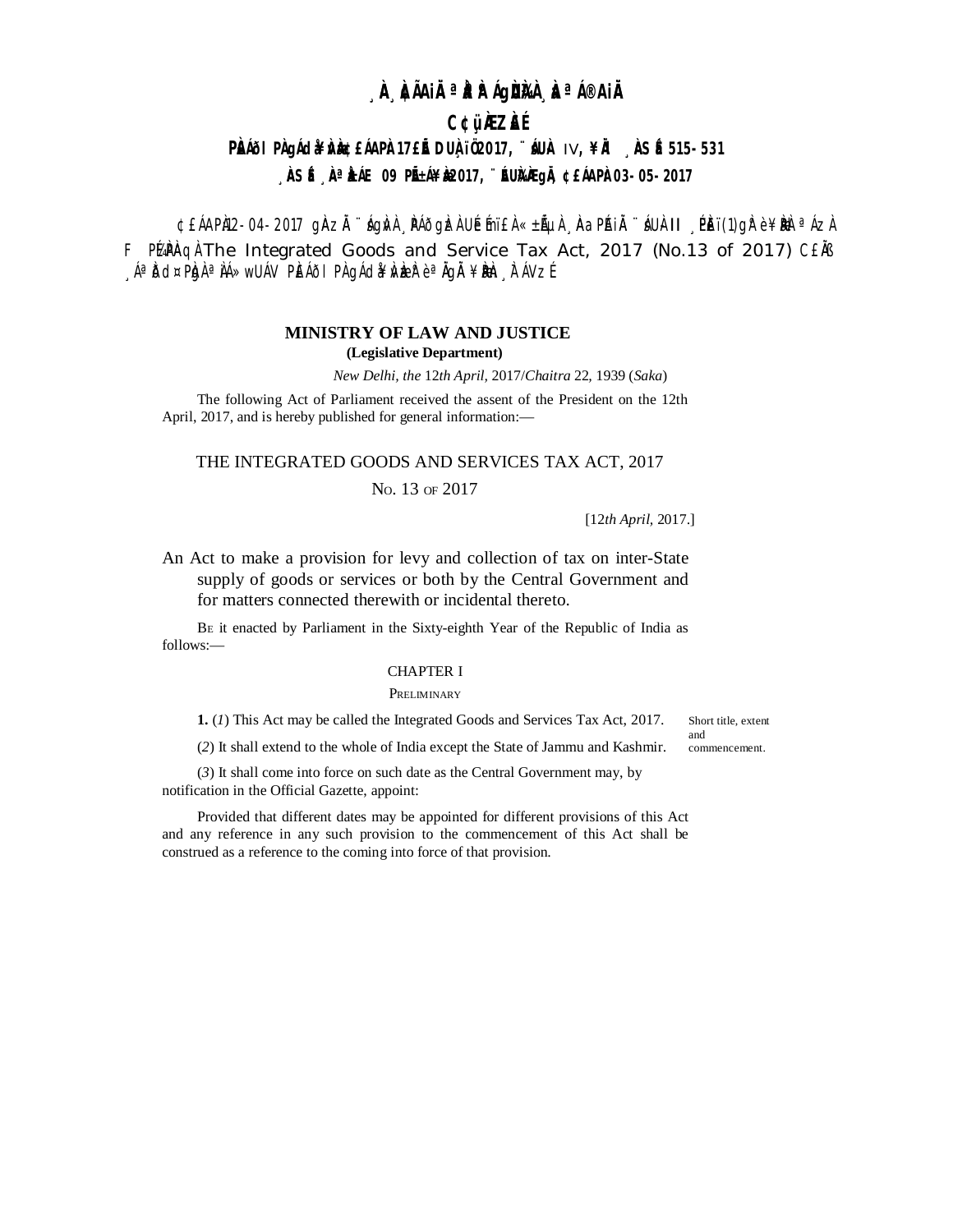Definitions. **2.** In this Act, unless the context otherwise requires,––

(*1*) "Central Goods and Services Tax Act" means the Central Goods and Services Tax Act, 2017;

(*2*) ''central tax" means the tax levied and collected under the Central Goods and Services Tax Act;

(*3*) "continuous journey" means a journey for which a single or more than one ticket or invoice is issued at the same time, either by a single supplier of service or through an agent acting on behalf of more than one supplier of service, and which involves no stopover between any of the legs of the journey for which one or more separate tickets or invoices are issued.

*Explanation*.––For the purposes of this clause, the term "stopover" means a place where a passenger can disembark either to transfer to another conveyance or break his journey for a certain period in order to resume it at a later point of time;

(*4*) "customs frontiers of India" means the limits of a customs area as defined in section 2 of the Customs Act,  $1962$ ;  $52 \text{ of } 1962$ 

(*5*) "export of goods" with its grammatical variations and cognate expressions, means taking goods out of India to a place outside India;

(*6*) "export of services" means the supply of any service when,––

(*i*) the supplier of service is located in India;

(*ii*) the recipient of service is located outside India;

(*iii*) the place of supply of service is outside India;

(*iv*) the payment for such service has been received by the supplier of service in convertible foreign exchange; and

(*v*) the supplier of service and the recipient of service are not merely establishments of a distinct person in accordance with *Explanation* 1 in section 8;

(*7*) "fixed establishment" means a place (other than the registered place of business) which is characterised by a sufficient degree of permanence and suitable structure in terms of human and technical resources to supply services or to receive and use services for its own needs;

(*8*) "Goods and Services Tax (Compensation to States) Act" means the Goods and Services Tax (Compensation to States) Act, 2017;

(*9*) "Government" means the Central Government;

(*10*) ''import of goods" with its grammatical variations and cognate expressions, means bringing goods into India from a place outside India;

 $(11)$  "import of services" means the supply of any service, where—

(*i*) the supplier of service is located outside India;

(*ii*) the recipient of service is located in India; and

(*iii*) the place of supply of service is in India;

(*12*) "integrated tax" means the integrated goods and services tax levied under this Act;

(*13*) "intermediary" means a broker, an agent or any other person, by whatever name called, who arranges or facilitates the supply of goods or services or both, or securities, between two or more persons, but does not include a person who supplies such goods or services or both or securities on his own account;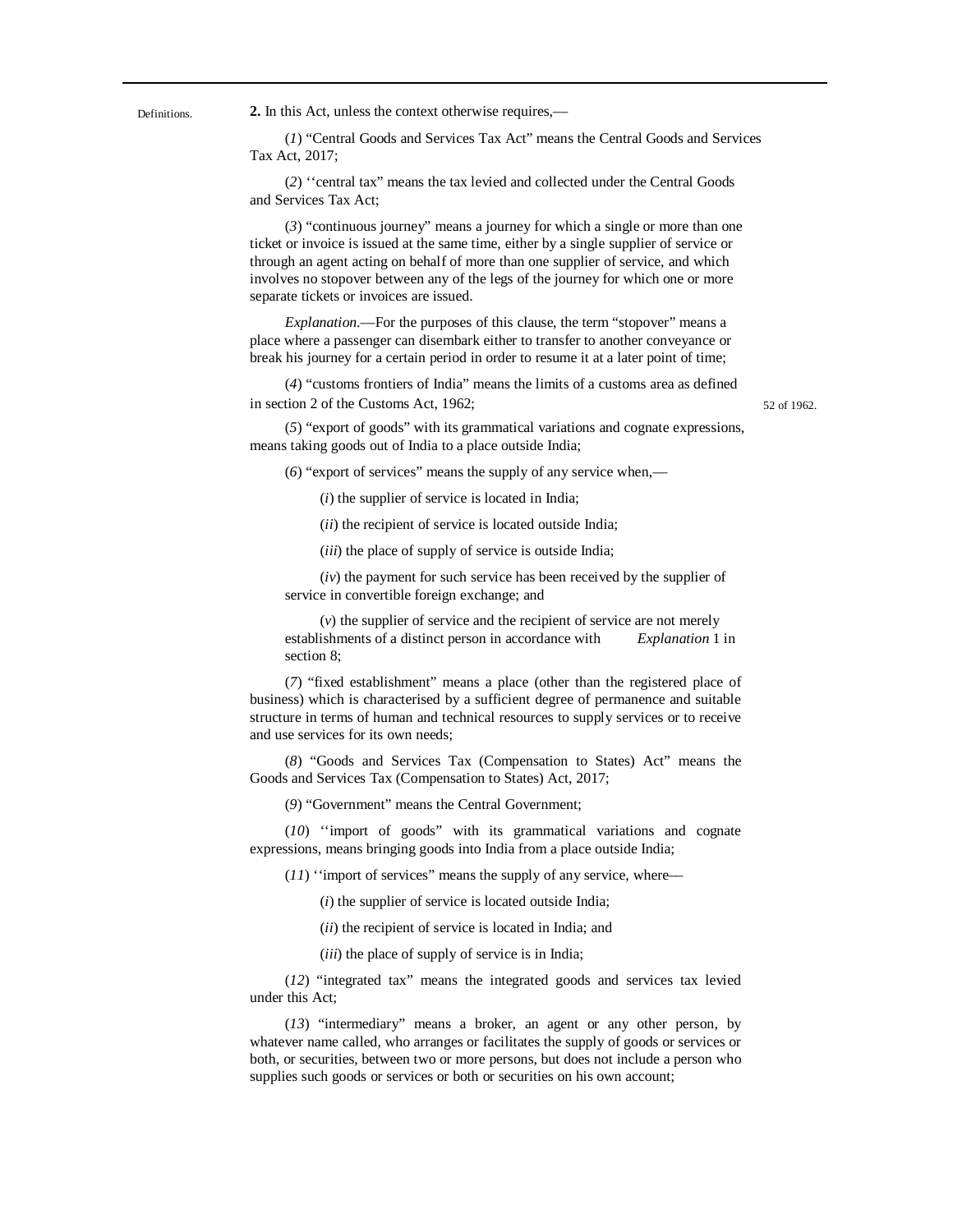(*14*) "location of the recipient of services" means,––

(*a*) where a supply is received at a place of business for which the registration has been obtained, the location of such place of business;

(*b*) where a supply is received at a place other than the place of business for which registration has been obtained (a fixed establishment elsewhere), the location of such fixed establishment;

(*c*) where a supply is received at more than one establishment, whether the place of business or fixed establishment, the location of the establishment most directly concerned with the receipt of the supply; and

(*d*) in absence of such places, the location of the usual place of residence of the recipient;

(*15*) "location of the supplier of services" means,––

(*a*) where a supply is made from a place of business for which the registration has been obtained, the location of such place of business;

(*b*) where a supply is made from a place other than the place of business for which registration has been obtained (a fixed establishment elsewhere), the location of such fixed establishment;

(*c*) where a supply is made from more than one establishment, whether the place of business or fixed establishment, the location of the establishment most directly concerned with the provision of the supply; and

(*d*) in absence of such places, the location of the usual place of residence of the supplier;

(*16*) "non-taxable online recipient" means any Government, local authority, governmental authority, an individual or any other person not registered and receiving online information and database access or retrieval services in relation to any purpose other than commerce, industry or any other business or profession, located in taxable territory.

*Explanation*.––For the purposes of this clause, the expression "governmental authority" means an authority or a board or any other body,––

(*i*) set up by an Act of Parliament or a State Legislature; or

(*ii*) established by any Government,

with ninety per cent. or more participation by way of equity or control, to carry out any function entrusted to a municipality under article 243W of the Constitution;

(*17*) *"*online information and database access or retrieval services" means services whose delivery is mediated by information technology over the internet or an electronic network and the nature of which renders their supply essentially automated and involving minimal human intervention and impossible to ensure in the absence of information technology and includes electronic services such as,––

(*i*) advertising on the internet;

(*ii*) providing cloud services;

(*iii*) provision of e-books, movie, music, software and other intangibles through telecommunication networks or internet;

(*iv*) providing data or information, retrievable or otherwise, to any person in electronic form through a computer network;

(*v*) online supplies of digital content (movies, television shows, music and the like);

(*vi*) digital data storage; and

(*vii*) online gaming;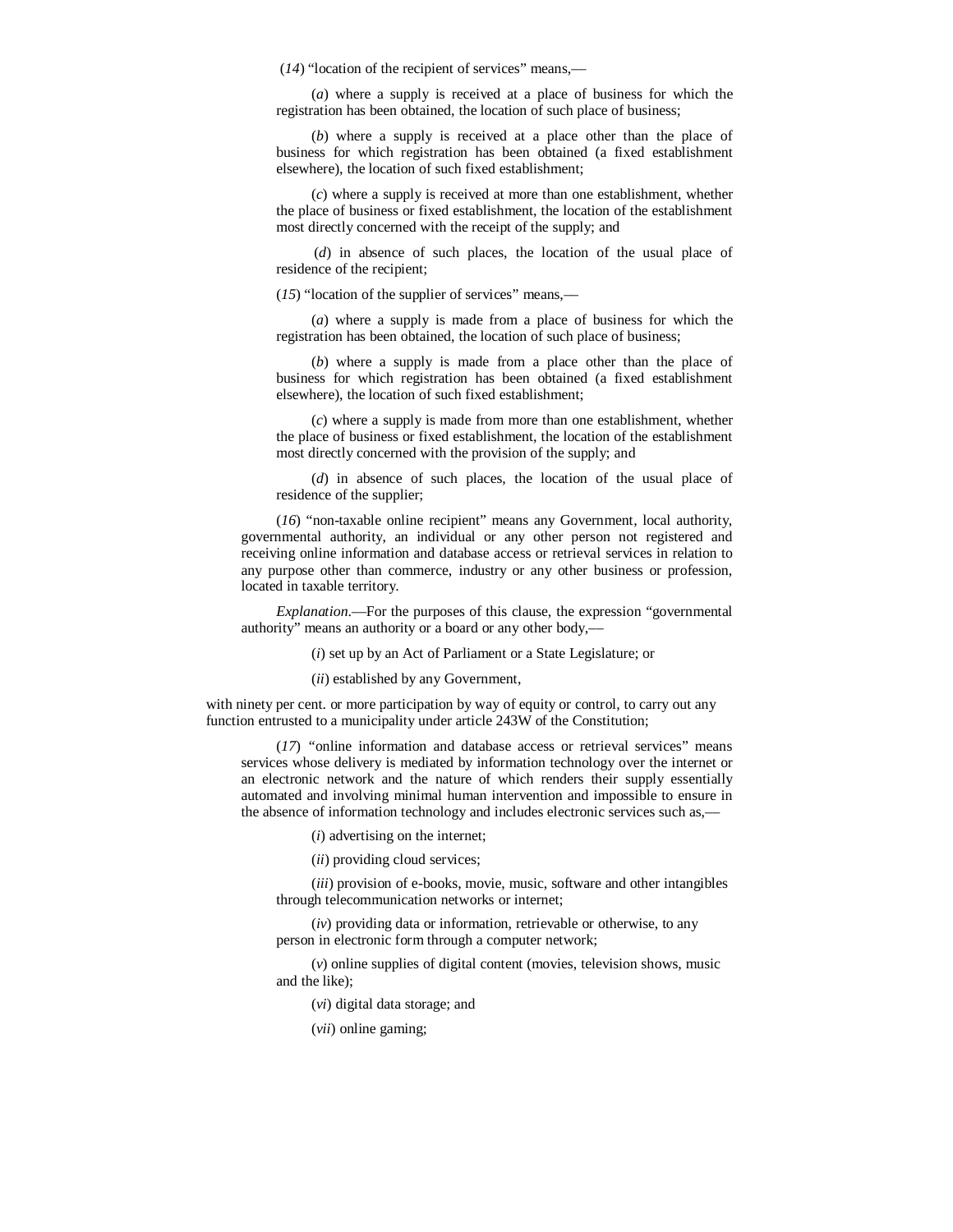(*18*) "output tax", in relation to a taxable person, means the integrated tax chargeable under this Act on taxable supply of goods or services or both made by him or by his agent but excludes tax payable by him on reverse charge basis;

(*19*) "Special Economic Zone" shall have the same meaning as assigned to it in clause (*za*) of section 2 of the Special Economic Zones Act, 2005; **28 of 2005**

(*20*) "Special Economic Zone developer" shall have the same meaning as assigned to it in clause (*g*) of section 2 of the Special Economic Zones Act, 2005 and **28 of 2005** includes an Authority as defined in clause (*d*) and a Co-Developer as defined in clause (*f* ) of section 2 of the said Act;

(*21*) "supply" shall have the same meaning as assigned to it in section 7 of the Central Goods and Services Tax Act;

(*22*) "taxable territory" means the territory to which the provisions of this Act apply;

(*23*) "zero-rated supply" shall have the meaning assigned to it in section 16;

(*24*) words and expressions used and not defined in this Act but defined in the Central Goods and Services Tax Act, the Union Territory Goods and Services Tax Act and the Goods and Services Tax (Compensation to States) Act shall have the same meaning as assigned to them in those Acts;

(*25*) any reference in this Act to a law which is not in force in the State of Jammu and Kashmir, shall, in relation to that State be construed as a reference to the corresponding law, if any, in force in that State.

#### CHAPTER II

#### **ADMINISTRATION**

**3.** The Board may appoint such central tax officers as it thinks fit for exercising the powers under this Act.

**4.** Without prejudice to the provisions of this Act, the officers appointed under the State Goods and Services Tax Act or the Union Territory Goods and Services Tax Act are authorised to be the proper officers for the purposes of this Act, subject to such exceptions and conditions as the Government shall, on the recommendations of the Council, by notification, specify.

#### CHAPTER III

#### LEVY AND COLLECTION OF TAX

**5.** (*1*) Subject to the provisions of sub-section (*2*), there shall be levied a tax called the integrated goods and services tax on all inter-State supplies of goods or services or both, except on the supply of alcoholic liquor for human consumption, on the value determined under section 15 of the Central Goods and Services Tax Act and at such rates, not exceeding forty per cent., as may be notified by the Government on the recommendations of the Council and collected in such manner as may be prescribed and shall be paid by the taxable person:

Provided that the integrated tax on goods imported into India shall be levied and collected in accordance with the provisions of section 3 of the Customs Tariff Act, 1975 on **51 of 1975.** the value as determined under the said Act at the point when duties of customs are levied on the said goods under section 12 of the Customs Act, 1962. **52 of 1962.**

(*2*) The integrated tax on the supply of petroleum crude, high speed diesel, motor spirit (commonly known as petrol), natural gas and aviation turbine fuel shall be levied with effect from such date as may be notified by the Government on the recommendations of the Council.

Appointment of officers.

Authorisation of officers of State tax or Union territory tax as proper officer in certain circumstances.

Levy and collection.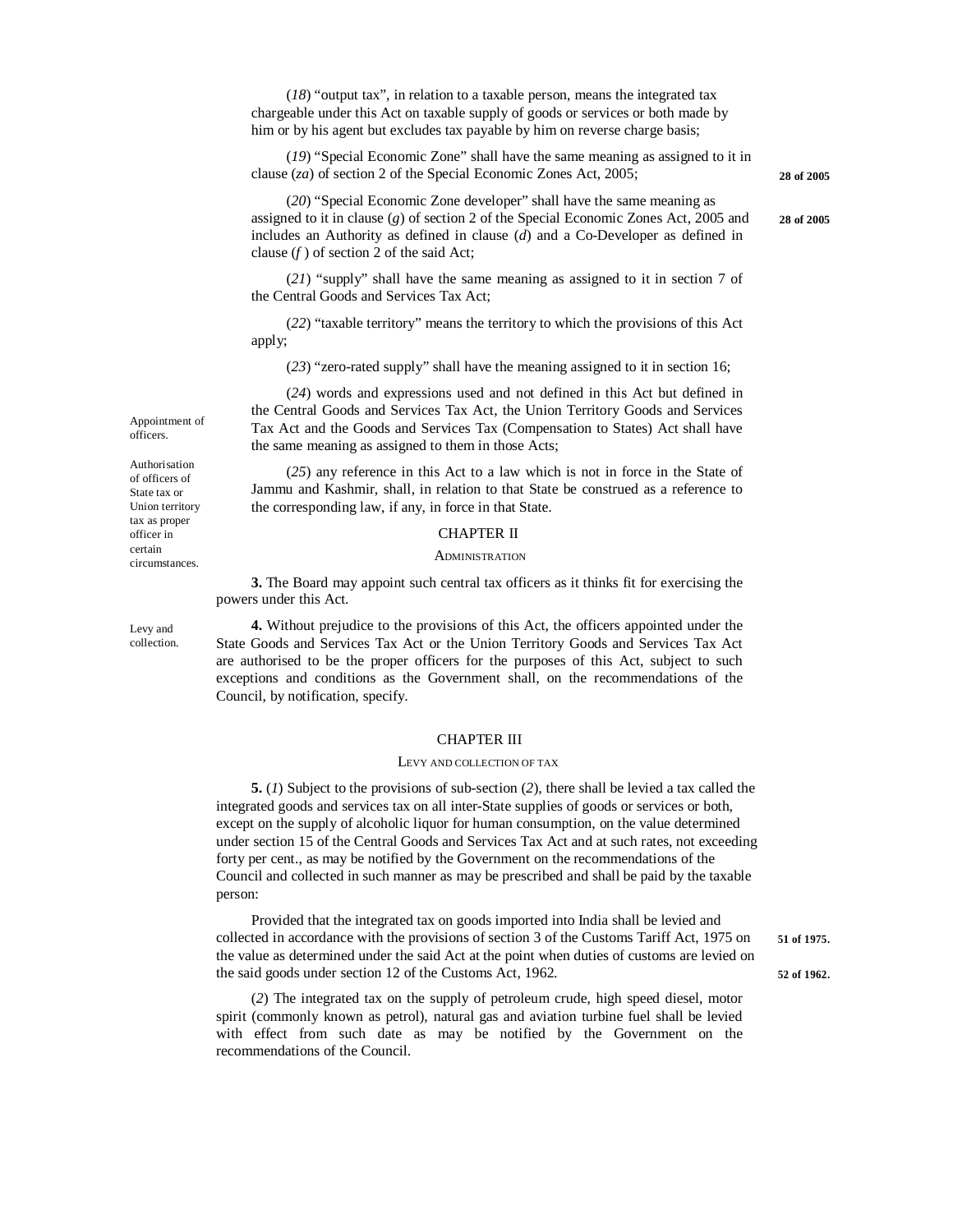(*3*) The Government may, on the recommendations of the Council, by notification, specify categories of supply of goods or services or both, the tax on which shall be paid on reverse charge basis by the recipient of such goods or services or both and all the provisions of this Act shall apply to such recipient as if he is the person liable for paying the tax in relation to the supply of such goods or services or both.

(*4*) The integrated tax in respect of the supply of taxable goods or services or both by a supplier, who is not registered, to a registered person shall be paid by such person on reverse charge basis as the recipient and all the provisions of this Act shall apply to such recipient as if he is the person liable for paying the tax in relation to the supply of such goods or services or both.

(*5*) The Government may, on the recommendations of the Council, by notification, specify categories of services, the tax on inter-State supplies of which shall be paid by the electronic commerce operator if such services are supplied through it, and all the provisions of this Act shall apply to such electronic commerce operator as if he is the supplier liable for paying the tax in relation to the supply of such services:

Provided that where an electronic commerce operator does not have a physical presence in the taxable territory, any person representing such electronic commerce operator for any purpose in the taxable territory shall be liable to pay tax:

Provided further that where an electronic commerce operator does not have a physical presence in the taxable territory and also does not have a representative in the said territory, such electronic commerce operator shall appoint a person in the taxable territory for the purpose of paying tax and such person shall be liable to pay tax.

**6.** (*1*) Where the Government is satisfied that it is necessary in the public interest so to do, it may, on the recommendations of the Council, by notification, exempt generally, either absolutely or subject to such conditions as may be specified therein, goods or services or both of any specified description from the whole or any part of the tax leviable thereon with effect from such date as may be specified in such notification.

Power to grant exemption from tax.

(*2*) Where the Government is satisfied that it is necessary in the public interest so to do, it may, on the recommendations of the Council, by special order in each case, under circumstances of an exceptional nature to be stated in such order, exempt from payment of tax any goods or services or both on which tax is leviable.

(*3*) The Government may, if it considers necessary or expedient so to do for the purpose of clarifying the scope or applicability of any notification issued under sub-section (*1*) or order issued under sub-section (*2*), insert an *Explanation* in such notification or order, as the case may be, by notification at any time within one year of issue of the notification under subsection (*1*) or order under sub-section (*2*), and every such *Explanation* shall have effect as if it had always been the part of the first such notification or order, as the case may be.

*Explanation*.––For the purposes of this section, where an exemption in respect of any goods or services or both from the whole or part of the tax leviable thereon has been granted absolutely, the registered person supplying such goods or services or both shall not collect the tax, in excess of the effective rate, on such supply of goods or services or both.

#### CHAPTER IV

#### DETERMINATION OF NATURE OF SUPPLY

**7.** (1) Subject to the provisions of section 10, supply of goods, where the location Inter-State of the supplier and the place of supply are in––

supply.

- (*a*) two different States;
- (*b*) two different Union territories; or
- (*c*) a State and a Union territory,

shall be treated as a supply of goods in the course of inter-State trade or commerce.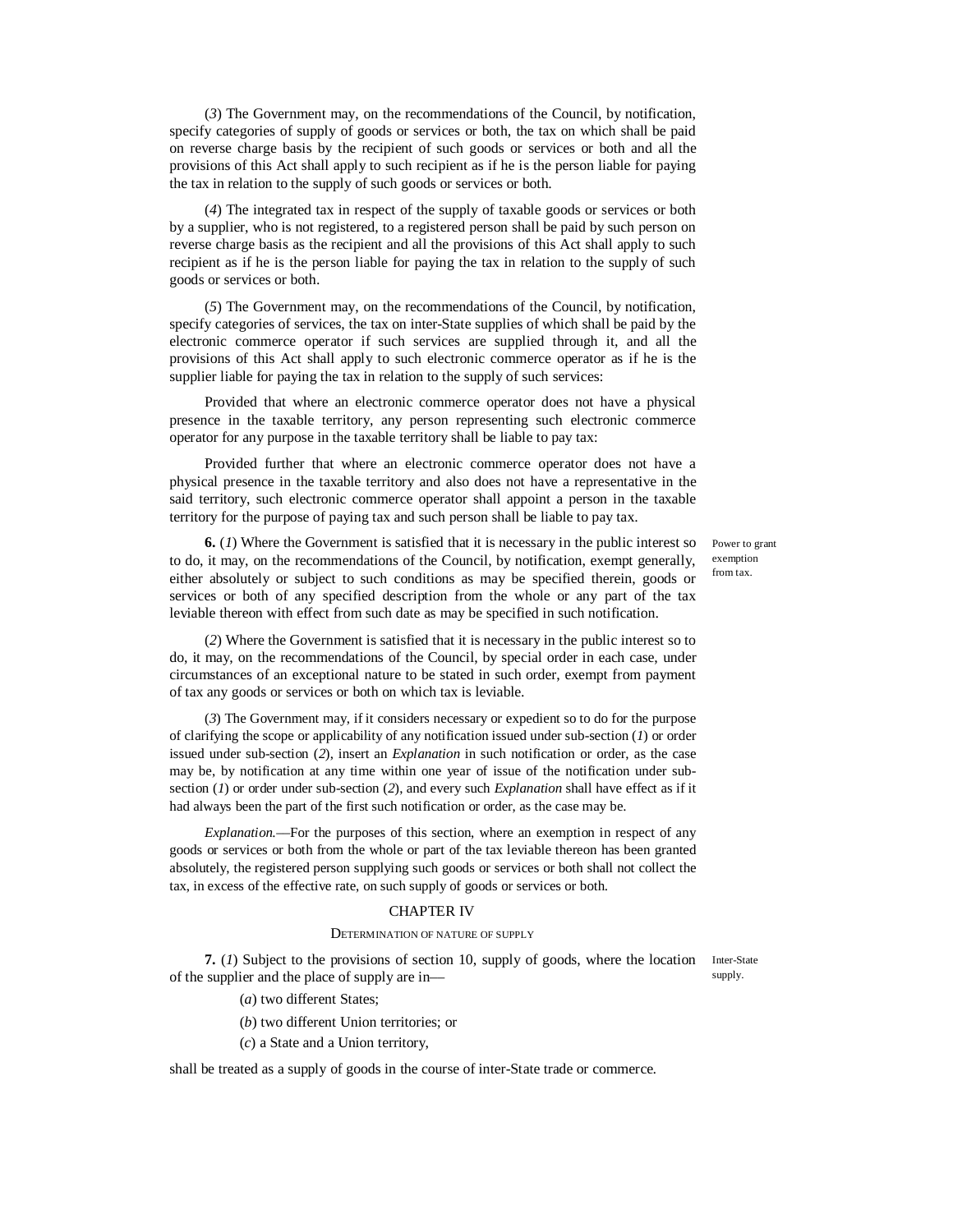(*2*) Supply of goods imported into the territory of India, till they cross the customs frontiers of India, shall be treated to be a supply of goods in the course of inter-State trade or commerce.

(*3*) Subject to the provisions of section 12, supply of services, where the location of the supplier and the place of supply are in––

(*a*) two different States;

(*b*) two different Union territories;

or (*c*) a State and a Union territory,

shall be treated as a supply of services in the course of inter-State trade or commerce.

(*4*) Supply of services imported into the territory of India shall be treated to be a supply of services in the course of inter-State trade or commerce.

(*5*) Supply of goods or services or both,––

(*a*) when the supplier is located in India and the place of supply is outside India;

(*b*) to or by a Special Economic Zone developer or a Special Economic Zone unit; or

(*c*) in the taxable territory, not being an intra-State supply and not covered elsewhere in this section,

shall be treated to be a supply of goods or services or both in the course of inter-State trade or commerce.

**8.** (*1*) Subject to the provisions of section 10, supply of goods where the location of the supplier and the place of supply of goods are in the same State or same Union territory shall be treated as intra-State supply:

Provided that the following supply of goods shall not be treated as intra-State supply, namely:––

(*i*) supply of goods to or by a Special Economic Zone developer or a Special Economic Zone unit;

(*ii*) goods imported into the territory of India till they cross the customs frontiers of India; or

(*iii*) supplies made to a tourist referred to in section 15.

(*2*) Subject to the provisions of section 12, supply of services where the location of the supplier and the place of supply of services are in the same State or same Union territory shall be treated as intra-State supply:

Provided that the intra-State supply of services shall not include supply of services to or by a Special Economic Zone developer or a Special Economic Zone unit.

*Explanation 1.—For the purposes of this Act, where a person has,—* 

(*i*) an establishment in India and any other establishment outside India;

(*ii*) an establishment in a State or Union territory and any other establishment outside that State or Union territory; or

(*iii*) an establishment in a State or Union territory and any other establishment being a business vertical registered within that State or Union territory,

then such establishments shall be treated as establishments of distinct persons.

*Explanation* 2.––A person carrying on a business through a branch or an agency or a representational office in any territory shall be treated as having an establishment in that territory.

Intra-State supply.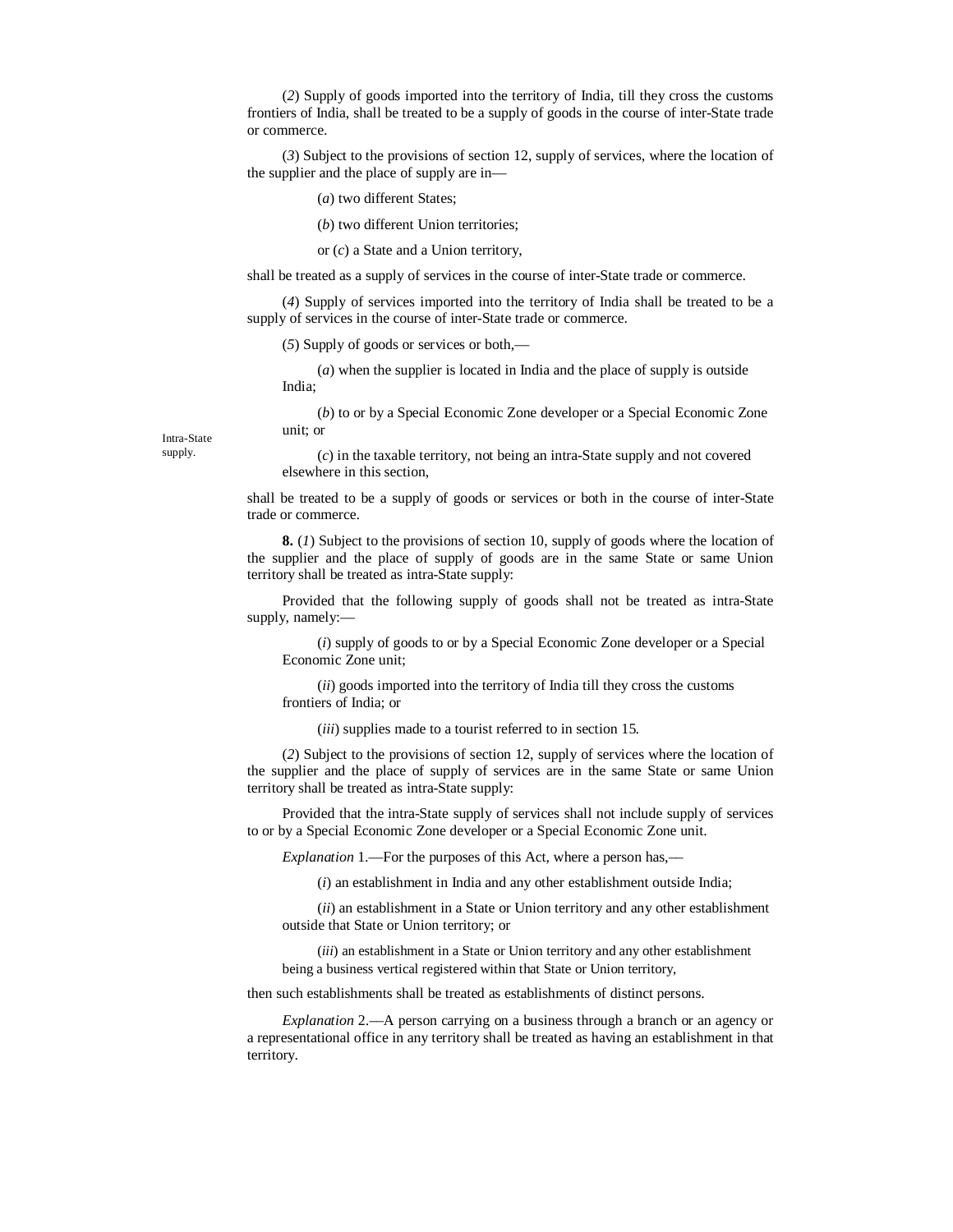**9.** Notwithstanding anything contained in this Act,––

(*a*) where the location of the supplier is in the territorial waters, the location of such supplier; or Supplies in

territorial waters.

(*b*) where the place of supply is in the territorial waters, the place of supply,

shall, for the purposes of this Act, be deemed to be in the coastal State or Union territory where the nearest point of the appropriate baseline is located.

#### CHAPTER V

#### PLACE OF SUPPLY OF GOODS OR SERVICES OR BOTH

**10.** (*1*) The place of supply of goods, other than supply of goods imported into, or exported from India, shall be as under,––

(*a*) where the supply involves movement of goods, whether by the supplier or the recipient or by any other person, the place of supply of such goods shall be the location of the goods at the time at which the movement of goods terminates for delivery to the recipient;

(*b*) where the goods are delivered by the supplier to a recipient or any other person on the direction of a third person, whether acting as an agent or otherwise, before or during movement of goods, either by way of transfer of documents of title to the goods or otherwise, it shall be deemed that the said third person has received the goods and the place of supply of such goods shall be the principal place of business of such person;

(*c*) where the supply does not involve movement of goods, whether by the supplier or the recipient, the place of supply shall be the location of such goods at the time of the delivery to the recipient;

(*d*) where the goods are assembled or installed at site, the place of supply shall be the place of such installation or assembly;

(*e*) where the goods are supplied on board a conveyance, including a vessel, an aircraft, a train or a motor vehicle, the place of supply shall be the location at which such goods are taken on board.

(*2*) Where the place of supply of goods cannot be determined, the place of supply shall be determined in such manner as may be prescribed.

**11.** The place of supply of goods,—

(*a*) imported into India shall be the location of the importer;

(*b*) exported from India shall be the location outside India.

**12.** (*1*) The provisions of this section shall apply to determine the place of supply of services where the location of supplier of services and the location of the recipient of services is in India.

(*2*) The place of supply of services, except the services specified in sub-sections (*3*) to (*14*),––

(*a*) made to a registered person shall be the location of such person;

(*b*) made to any person other than a registered person shall be,––

(*i*) the location of the recipient where the address on record exists; and

(*ii*) the location of the supplier of services in other cases.

(*3*) The place of supply of services,––

(*a*) directly in relation to an immovable property, including services provided by architects, interior decorators, surveyors, engineers and other related experts or

Place of supply of goods other than supply of goods imported into, or exported from India.

Place of supply of goods imported into, or exported from India.

Place of supply of services where location of supplier and recipient is in India.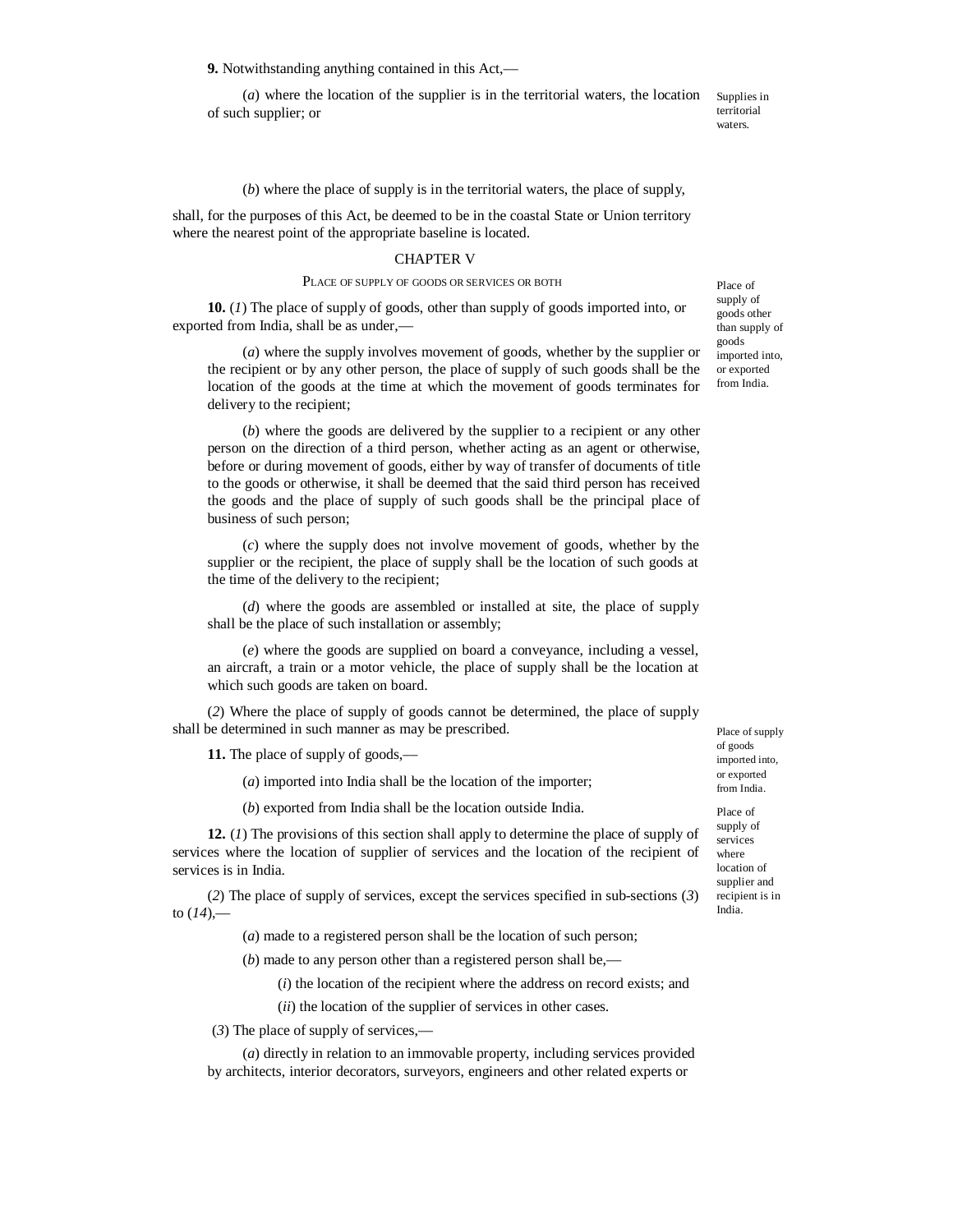estate agents, any service provided by way of grant of rights to use immovable property or for carrying out or co-ordination of construction work; or

(*b*) by way of lodging accommodation by a hotel, inn, guest house, home stay, club or campsite, by whatever name called, and including a house boat or any other vessel; or

(*c*) by way of accommodation in any immovable property for organising any marriage or reception or matters related thereto, official, social, cultural, religious or business function including services provided in relation to such function at such property; or

(*d*) any services ancillary to the services referred to in clauses (*a*), (*b*) and (*c*),

shall be the location at which the immovable property or boat or vessel, as the case may be, is located or intended to be located:

Provided that if the location of the immovable property or boat or vessel is located or intended to be located outside India, the place of supply shall be the location of the recipient.

*Explanation.––*Where the immovable property or boat or vessel is located in more than one State or Union territory, the supply of services shall be treated as made in each of the respective States or Union territories, in proportion to the value for services separately collected or determined in terms of the contract or agreement entered into in this regard or, in the absence of such contract or agreement, on such other basis as may be prescribed.

(*4*) The place of supply of restaurant and catering services, personal grooming, fitness, beauty treatment, health service including cosmetic and plastic surgery shall be the location where the services are actually performed.

(*5*) The place of supply of services in relation to training and performance appraisal  $to,$ 

(*a*) a registered person, shall be the location of such person;

(*b*) a person other than a registered person, shall be the location where the services are actually performed.

(*6*) The place of supply of services provided by way of admission to a cultural, artistic, sporting, scientific, educational, entertainment event or amusement park or any other place and services ancillary thereto, shall be the place where the event is actually held or where the park or such other place is located.

(*7*) The place of supply of services provided by way of,—

(*a*) organisation of a cultural, artistic, sporting, scientific, educational or entertainment event including supply of services in relation to a conference, fair, exhibition, celebration or similar events; or

(*b*) services ancillary to organisation of any of the events or services referred to in clause (*a*), or assigning of sponsorship to such events,––

(*i*) to a registered person, shall be the location of such person;

(*ii*) to a person other than a registered person, shall be the place where the event is actually held and if the event is held outside India, the place of supply shall be the location of the recipient.

*Explanation.*––Where the event is held in more than one State or Union territory and a consolidated amount is charged for supply of services relating to such event, the place of supply of such services shall be taken as being in each of the respective States or Union territories in proportion to the value for services separately collected or determined in terms of the contract or agreement entered into in this regard or, in the absence of such contract or agreement, on such other basis as may be prescribed.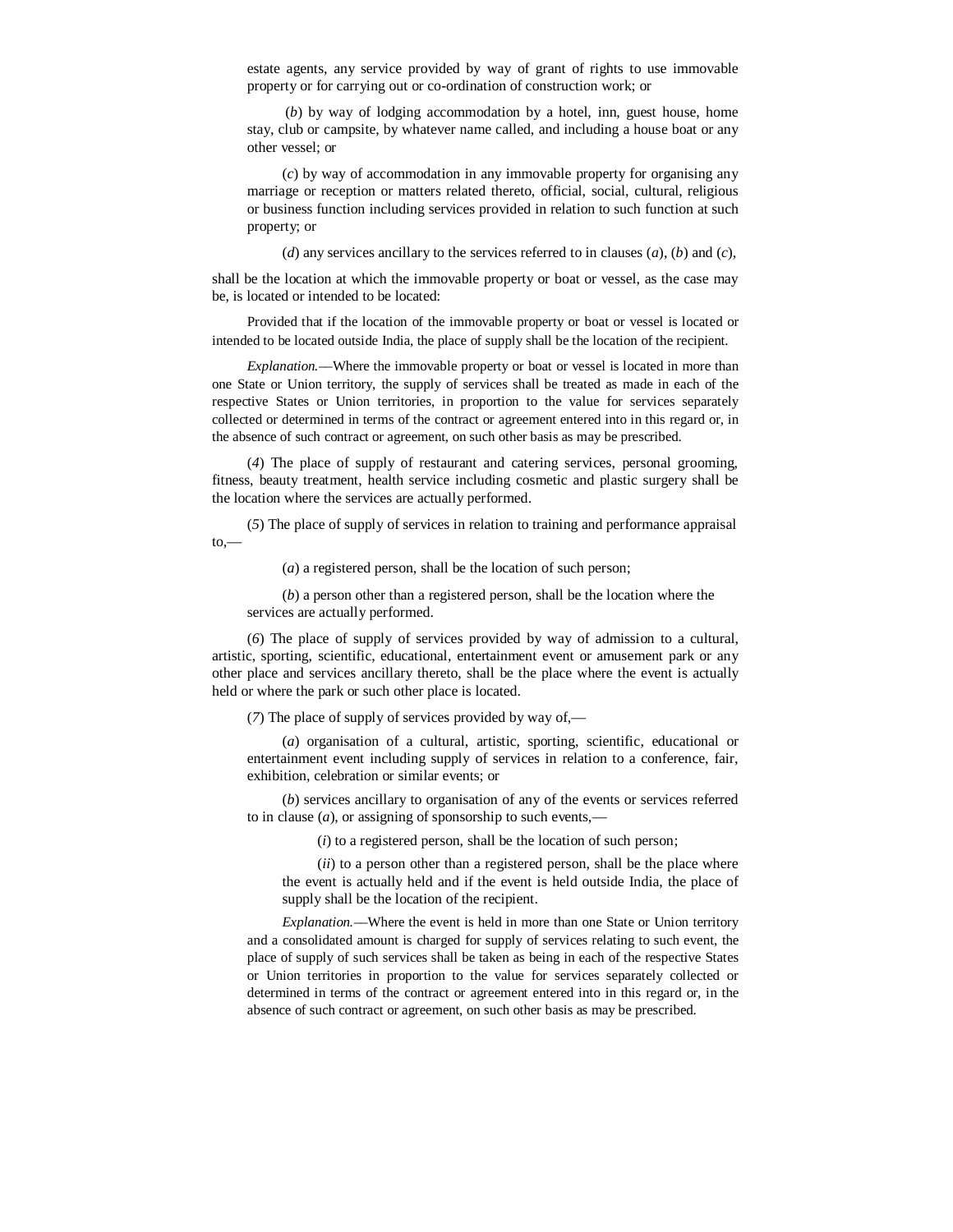(*8*) The place of supply of services by way of transportation of goods, including by mail or courier to,––

(*a*) a registered person, shall be the location of such person;

(*b*) a person other than a registered person, shall be the location at which such goods are handed over for their transportation.

(*9*) The place of supply of passenger transportation service to,—

(*a*) a registered person, shall be the location of such person;

(*b*) a person other than a registered person, shall be the place where the passenger embarks on the conveyance for a continuous journey:

Provided that where the right to passage is given for future use and the point of embarkation is not known at the time of issue of right to passage, the place of supply of such service shall be determined in accordance with the provisions of sub-section (*2*).

*Explanation*.––For the purposes of this sub-section, the return journey shall be treated as a separate journey, even if the right to passage for onward and return journey is issued at the same time.

(*10*) The place of supply of services on board a conveyance, including a vessel, an aircraft, a train or a motor vehicle, shall be the location of the first scheduled point of departure of that conveyance for the journey.

(*11*) The place of supply of telecommunication services including data transfer, broadcasting, cable and direct to home television services to any person shall,—

(*a*) in case of services by way of fixed telecommunication line, leased circuits, internet leased circuit, cable or dish antenna, be the location where the telecommunication line, leased circuit or cable connection or dish antenna is installed for receipt of services;

(*b*) in case of mobile connection for telecommunication and internet services provided on post-paid basis, be the location of billing address of the recipient of services on the record of the supplier of services;

(*c*) in cases where mobile connection for telecommunication, internet service and direct to home television services are provided on pre-payment basis through a voucher or any other means,––

(*i*) through a selling agent or a re-seller or a distributor of subscriber identity module card or re-charge voucher, be the address of the selling agent or re-seller or distributor as per the record of the supplier at the time of supply; or

(*ii*) by any person to the final subscriber, be the location where such pre-payment is received or such vouchers are sold;

(*d*) in other cases, be the address of the recipient as per the records of the supplier of services and where such address is not available, the place of supply shall be location of the supplier of services:

Provided that where the address of the recipient as per the records of the supplier of services is not available, the place of supply shall be location of the supplier of services:

Provided further that if such pre-paid service is availed or the recharge is made through internet banking or other electronic mode of payment, the location of the recipient of services on the record of the supplier of services shall be the place of supply of such services.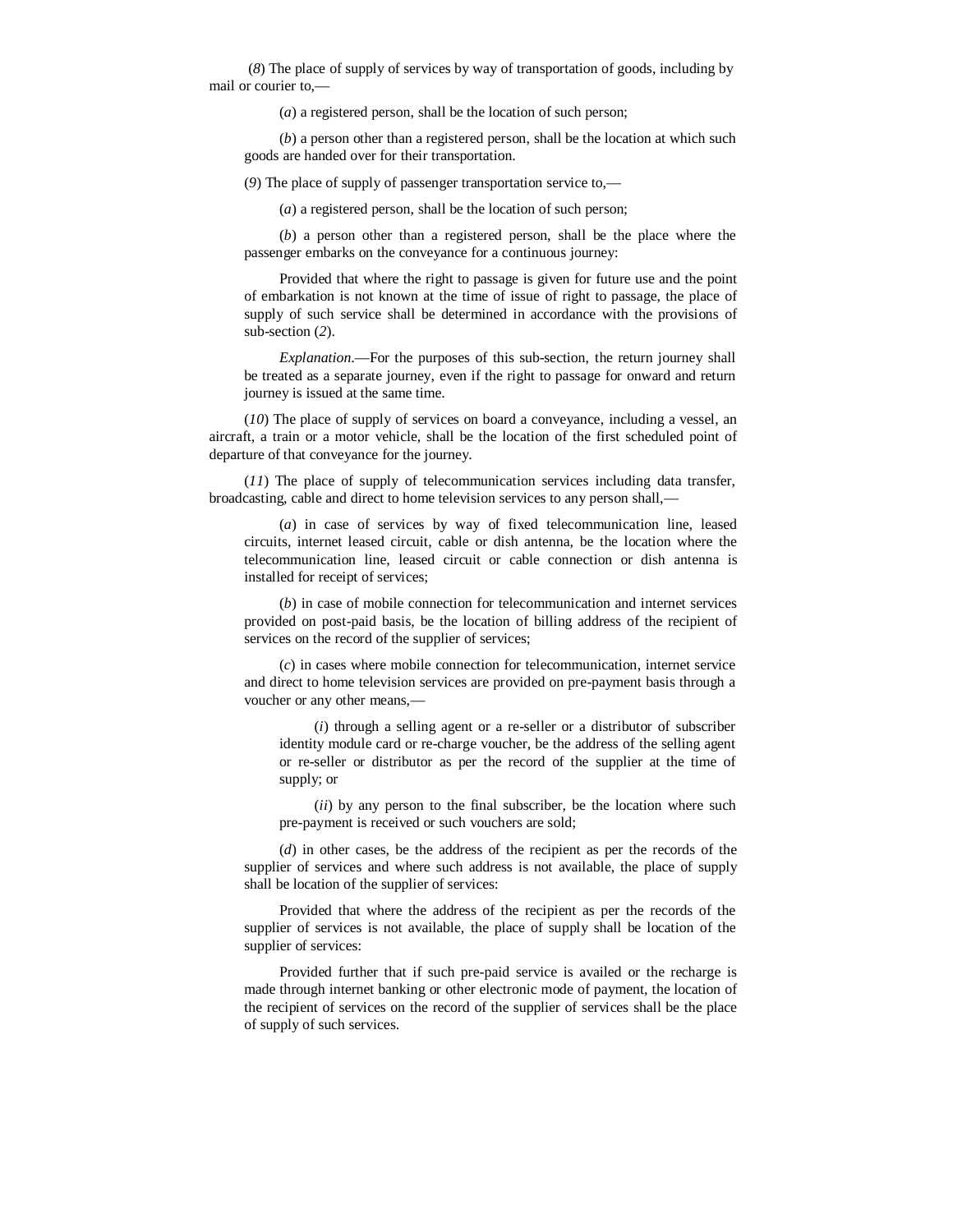*Explanation.––*Where the leased circuit is installed in more than one State or Union territory and a consolidated amount is charged for supply of services relating to such circuit, the place of supply of such services shall be taken as being in each of the respective States or Union territories in proportion to the value for services separately collected or determined in terms of the contract or agreement entered into in this regard or, in the absence of such contract or agreement, on such other basis as may be prescribed.

(*12*) The place of supply of banking and other financial services, including stock broking services to any person shall be the location of the recipient of services on the records of the supplier of services:

Provided that if the location of recipient of services is not on the records of the supplier, the place of supply shall be the location of the supplier of services.

(*13*) The place of supply of insurance services shall,––

(*a*) to a registered person, be the location of such person;

(*b*) to a person other than a registered person, be the location of the recipient of services on the records of the supplier of services.

(*14*) The place of supply of advertisement services to the Central Government, a State Government, a statutory body or a local authority meant for the States or Union territories identified in the contract or agreement shall be taken as being in each of such States or Union territories and the value of such supplies specific to each State or Union territory shall be in proportion to the amount attributable to services provided by way of dissemination in the respective States or Union territories as may be determined in terms of the contract or agreement entered into in this regard or, in the absence of such contract or agreement, on such other basis as may be prescribed.

**13.** (*1*) The provisions of this section shall apply to determine the place of supply of services where the location of the supplier of services or the location of the recipient of services is outside India.

(*2*) The place of supply of services except the services specified in sub-sections (*3*) to (*13*) shall be the location of the recipient of services:

Provided that where the location of the recipient of services is not available in the ordinary course of business, the place of supply shall be the location of the supplier of services.

(*3*) The place of supply of the following services shall be the location where the services are actually performed, namely:—

(*a*) services supplied in respect of goods which are required to be made physically available by the recipient of services to the supplier of services, or to a person acting on behalf of the supplier of services in order to provide the services:

Provided that when such services are provided from a remote location by way of electronic means, the place of supply shall be the location where goods are situated at the time of supply of services:

Provided further that nothing contained in this clause shall apply in the case of services supplied in respect of goods which are temporarily imported into India for repairs and are exported after repairs without being put to any other use in India, than that which is required for such repairs;

(*b*) services supplied to an individual, represented either as the recipient of services or a person acting on behalf of the recipient, which require the physical presence of the recipient or the person acting on his behalf, with the supplier for the supply of services.

Place of supply of services where location of supplier or location of recipient is outside India.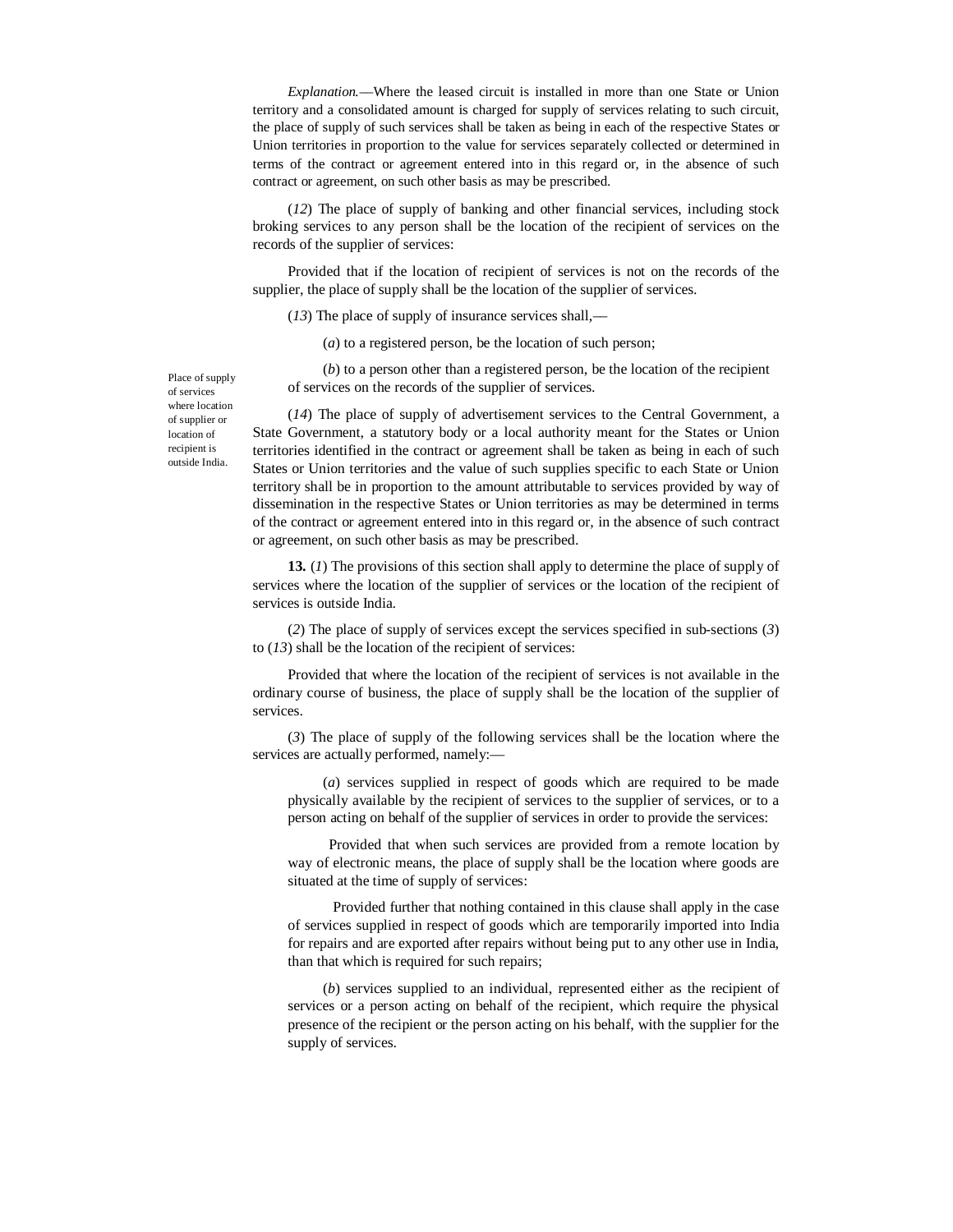(*4*) The place of supply of services supplied directly in relation to an immovable property, including services supplied in this regard by experts and estate agents, supply of accommodation by a hotel, inn, guest house, club or campsite, by whatever name called, grant of rights to use immovable property, services for carrying out or co-ordination of construction work, including that of architects or interior decorators, shall be the place where the immovable property is located or intended to be located.

(*5*) The place of supply of services supplied by way of admission to, or organisation of a cultural, artistic, sporting, scientific, educational or entertainment event, or a celebration, conference, fair, exhibition or similar events, and of services ancillary to such admission or organisation, shall be the place where the event is actually held.

(*6*) Where any services referred to in sub-section (*3*) or sub-section (*4*) or subsection (*5*) is supplied at more than one location, including a location in the taxable territory, its place of supply shall be the location in the taxable territory.

(*7*) Where the services referred to in sub-section (*3*) or sub-section (*4*) or subsection (*5*) are supplied in more than one State or Union territory, the place of supply of such services shall be taken as being in each of the respective States or Union territories and the value of such supplies specific to each State or Union territory shall be in proportion to the value for services separately collected or determined in terms of the contract or agreement entered into in this regard or, in the absence of such contract or agreement, on such other basis as may be prescribed.

(*8*) The place of supply of the following services shall be the location of the supplier of services, namely:––

(*a*) services supplied by a banking company, or a financial institution, or a non-banking financial company, to account holders;

| 2 of 1934. | $(b)$ intermediary services;                                                                                                                                                                                                      |
|------------|-----------------------------------------------------------------------------------------------------------------------------------------------------------------------------------------------------------------------------------|
| 2 of 1934. | (c) services consisting of hiring of means of transport, including yachts but<br>excluding aircrafts and vessels, up to a period of one month.                                                                                    |
|            | <i>Explanation</i> .—For the purposes of this sub-section, the expression,—                                                                                                                                                       |
|            | (a) "account" means an account bearing interest to the depositor, and<br>includes a non-resident external account and a non-resident ordinary account;                                                                            |
|            | $(b)$ "banking company" shall have the same meaning as assigned to it<br>under clause $(a)$ of section 45A of the Reserve Bank of India Act, 1934;                                                                                |
|            | $(c)$ "financial institution" shall have the same meaning as assigned to it<br>in clause $(c)$ of section 45-I of the Reserve Bank of India Act, 1934;                                                                            |
|            | (d) "non-banking financial company" means,—                                                                                                                                                                                       |
|            | $(i)$ a financial institution which is a company;                                                                                                                                                                                 |
|            | ( <i>ii</i> ) a non-banking institution which is a company and which has<br>as its principal business the receiving of deposits, under any scheme or<br>arrangement or in any other manner, or lending in any manner; or          |
|            | <i>(iii)</i> such other non-banking institution or class of such institutions,<br>as the Reserve Bank of India may, with the previous approval of the<br>Central Government and by notification in the Official Gazette, specify. |
|            | (9) The place of supply of services of transportation of goods, other than by way of<br>mail or courier, shall be the place of destination of such goods.                                                                         |
|            | (10) The place of supply in respect of passenger transportation services shall be the                                                                                                                                             |

place where the passenger embarks on the conveyance for a continuous journey.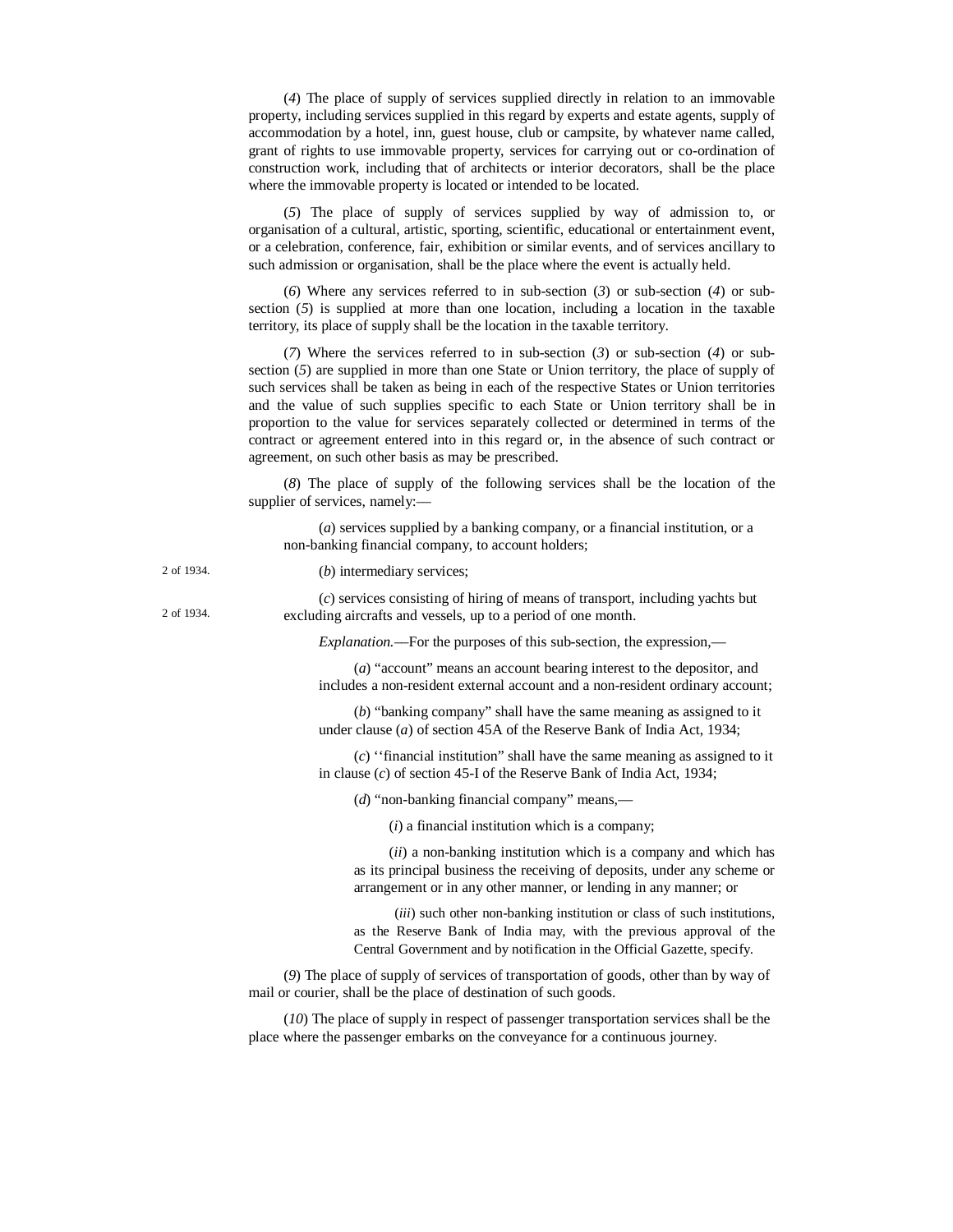(*11*) The place of supply of services provided on board a conveyance during the course of a passenger transport operation, including services intended to be wholly or substantially consumed while on board, shall be the first scheduled point of departure of that conveyance for the journey.

(*12*) The place of supply of online information and database access or retrieval services shall be the location of the recipient of services.

*Explanation*.––For the purposes of this sub-section, person receiving such services shall be deemed to be located in the taxable territory, if any two of the following noncontradictory conditions are satisfied, namely:––

(*a*) the location of address presented by the recipient of services through internet is in the taxable territory;

(*b*) the credit card or debit card or store value card or charge card or smart card or any other card by which the recipient of services settles payment has been issued in the taxable territory;

(*c*) the billing address of the recipient of services is in the taxable territory;

(*d*) the internet protocol address of the device used by the recipient of services is in the taxable territory;

(*e*) the bank of the recipient of services in which the account used for payment is maintained is in the taxable territory;

(*f*) the country code of the subscriber identity module card used by the recipient of services is of taxable territory;

(*g*) the location of the fixed land line through which the service is received by the recipient is in the taxable territory.

(*13*) In order to prevent double taxation or non-taxation of the supply of a service, or for the uniform application of rules, the Government shall have the power to notify any description of services or circumstances in which the place of supply shall be the place of effective use and enjoyment of a service.

**14.** (*1*) On supply of online information and database access or retrieval services by any person located in a non-taxable territory and received by a non-taxable online recipient, the supplier of services located in a non-taxable territory shall be the person liable for paying integrated tax on such supply of services:

Provided that in the case of supply of online information and database access or retrieval services by any person located in a non-taxable territory and received by a nontaxable online recipient, an intermediary located in the non-taxable territory, who arranges or facilitates the supply of such services, shall be deemed to be the recipient of such services from the supplier of services in non-taxable territory and supplying such services to the non-taxable online recipient except when such intermediary satisfies the following conditions, namely:—

(*a*) the invoice or customer's bill or receipt issued or made available by such intermediary taking part in the supply clearly identifies the service in question and its supplier in non-taxable territory;

(*b*) the intermediary involved in the supply does not authorise the charge to the customer or take part in its charge which is that the intermediary neither collects or processes payment in any manner nor is responsible for the payment between the non-taxable online recipient and the supplier of such services;

(*c*) the intermediary involved in the supply does not authorise delivery; and

(*d*) the general terms and conditions of the supply are not set by the intermediary involved in the supply but by the supplier of services.

Special provision for payment of tax by a supplier of online information and database access or retrieval services.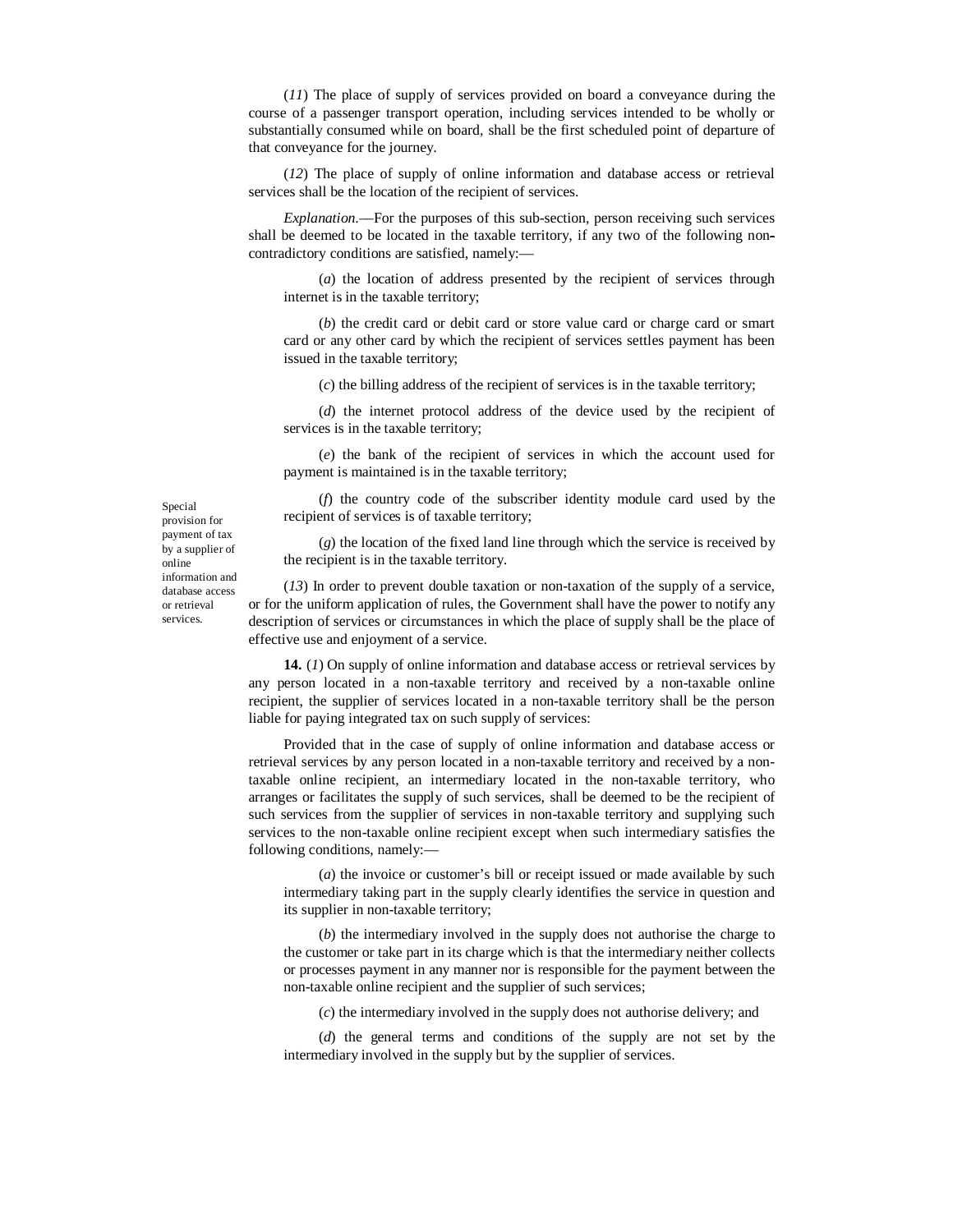(*2*) The supplier of online information and database access or retrieval services referred to in sub-section (*1*) shall, for payment of integrated tax, take a single registration under the Simplified Registration Scheme to be notified by the Government:

Provided that any person located in the taxable territory representing such supplier for any purpose in the taxable territory shall get registered and pay integrated tax on behalf of the supplier:

Provided further that if such supplier does not have a physical presence or does not have a representative for any purpose in the taxable territory, he may appoint a person in the taxable territory for the purpose of paying integrated tax and such person shall be liable for payment of such tax.

#### CHAPTER VI

#### REFUND OF INTEGRATED TAX TO INTERNATIONAL TOURIST

**15.** The integrated tax paid by tourist leaving India on any supply of goods taken out of India by him shall be refunded in such manner and subject to such conditions and safeguards as may be prescribed.

*Explanation.*––For the purposes of this section, the term "tourist" means a person not normally resident in India, who enters India for a stay of not more than six months for legitimate non-immigrant purposes.

#### CHAPTER VII

#### ZERO RATED SUPPLY

**16.** (*1*) "zero rated supply" means any of the following supplies of goods or services or both, namely:––

(*a*) export of goods or services or both; or

(*b*) supply of goods or services or both to a Special Economic Zone developer or a Special Economic Zone unit.

(*2*) Subject to the provisions of sub-section (*5*) of section 17 of the Central Goods and Services Tax Act, credit of input tax may be availed for making zero-rated supplies, notwithstanding that such supply may be an exempt supply.

(*3*) A registered person making zero rated supply shall be eligible to claim refund under either of the following options, namely:––

(*a*) he may supply goods or services or both under bond or Letter of Undertaking, subject to such conditions, safeguards and procedure as may be prescribed, without payment of integrated tax and claim refund of unutilised input tax credit; or

(*b*) he may supply goods or services or both, subject to such conditions, safeguards and procedure as may be prescribed, on payment of integrated tax and claim refund of such tax paid on goods or services or both supplied,

in accordance with the provisions of section 54 of the Central Goods and Services Tax Act or the rules made thereunder.

#### CHAPTER VIII

#### APPORTIONMENT OF TAX AND SETTLEMENT OF FUNDS

**17.** (*1*) Out of the integrated tax paid to the Central Government,––

(*a*) in respect of inter-State supply of goods or services or both to an unregistered person or to a registered person paying tax under section 10 of the Central Goods and Services Tax Act;

(*b*) in respect of inter-State supply of goods or services or both where the registered person is not eligible for input tax credit;

Apportionment of tax and settlement of funds.

Zero rated supply.

Refund of integrated tax paid on supply of goods to tourist leaving India.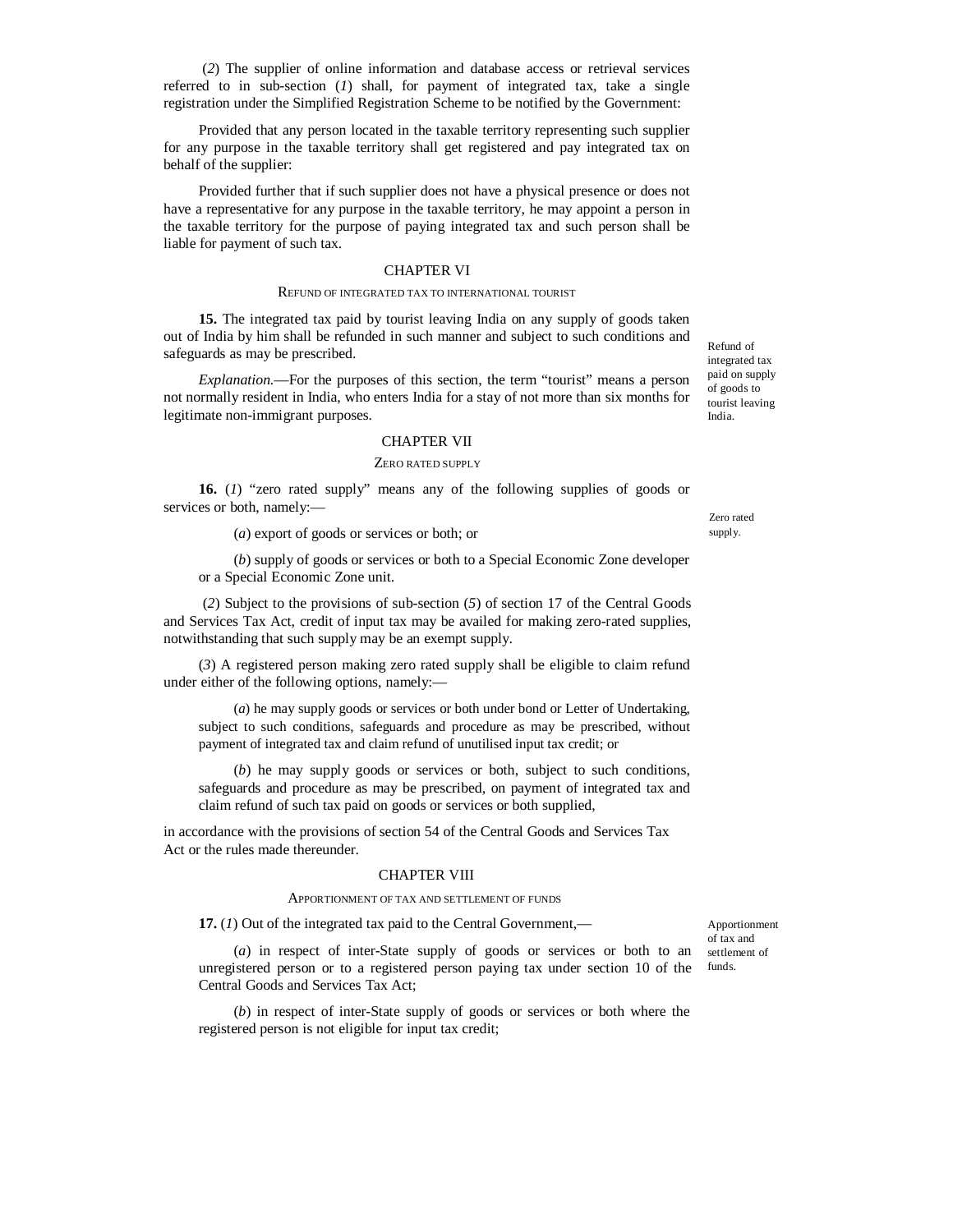(*c*) in respect of inter-State supply of goods or services or both made in a financial year to a registered person, where he does not avail of the input tax credit within the specified period and thus remains in the integrated tax account after expiry of the due date for furnishing of annual return for such year in which the supply was made;

(*d*) in respect of import of goods or services or both by an unregistered person or by a registered person paying tax under section 10 of the Central Goods and Services Tax Act;

(*e*) in respect of import of goods or services or both where the registered person is not eligible for input tax credit;

(*f*) in respect of import of goods or services or both made in a financial year by a registered person, where he does not avail of the said credit within the specified period and thus remains in the integrated tax account after expiry of the due date for furnishing of annual return for such year in which the supply was received,

the amount of tax calculated at the rate equivalent to the central tax on similar intra-State supply shall be apportioned to the Central Government.

(*2*) The balance amount of integrated tax remaining in the integrated tax account in respect of the supply for which an apportionment to the Central Government has been done under sub-section (*1*) shall be apportioned to the,––

(*a*) State where such supply takes place; and

(*b*) Central Government where such supply takes place in a Union territory:

Provided that where the place of such supply made by any taxable person cannot be determined separately, the said balance amount shall be apportioned to,––

(*a*) each of the States; and

(*b*) Central Government in relation to Union territories,

in proportion to the total supplies made by such taxable person to each of such States or Union territories, as the case may be, in a financial year:

Provided further that where the taxable person making such supplies is not identifiable, the said balance amount shall be apportioned to all States and the Central Government in proportion to the amount collected as State tax or, as the case may be, Union territory tax, by the respective State or, as the case may be, by the Central Government during the immediately preceding financial year.

(*3*) The provisions of sub-sections (*1*) and (*2*) relating to apportionment of integrated tax shall, *mutatis mutandis,* apply to the apportionment of interest, penalty and compounding amount realised in connection with the tax so apportioned.

(*4*) Where an amount has been apportioned to the Central Government or a State Government under sub-section (*1*) or sub-section (*2*) or sub-section (*3*), the amount collected as integrated tax shall stand reduced by an amount equal to the amount so apportioned and the Central Government shall transfer to the central tax account or Union territory tax account, an amount equal to the respective amounts apportioned to the Central Government and shall transfer to the State tax account of the respective States an amount equal to the amount apportioned to that State, in such manner and within such time as may be prescribed.

(*5*) Any integrated tax apportioned to a State or, as the case may be, to the Central Government on account of a Union territory, if subsequently found to be refundable to any person and refunded to such person, shall be reduced from the amount to be apportioned under this section, to such State, or Central Government on account of such Union territory, in such manner and within such time as may be prescribed.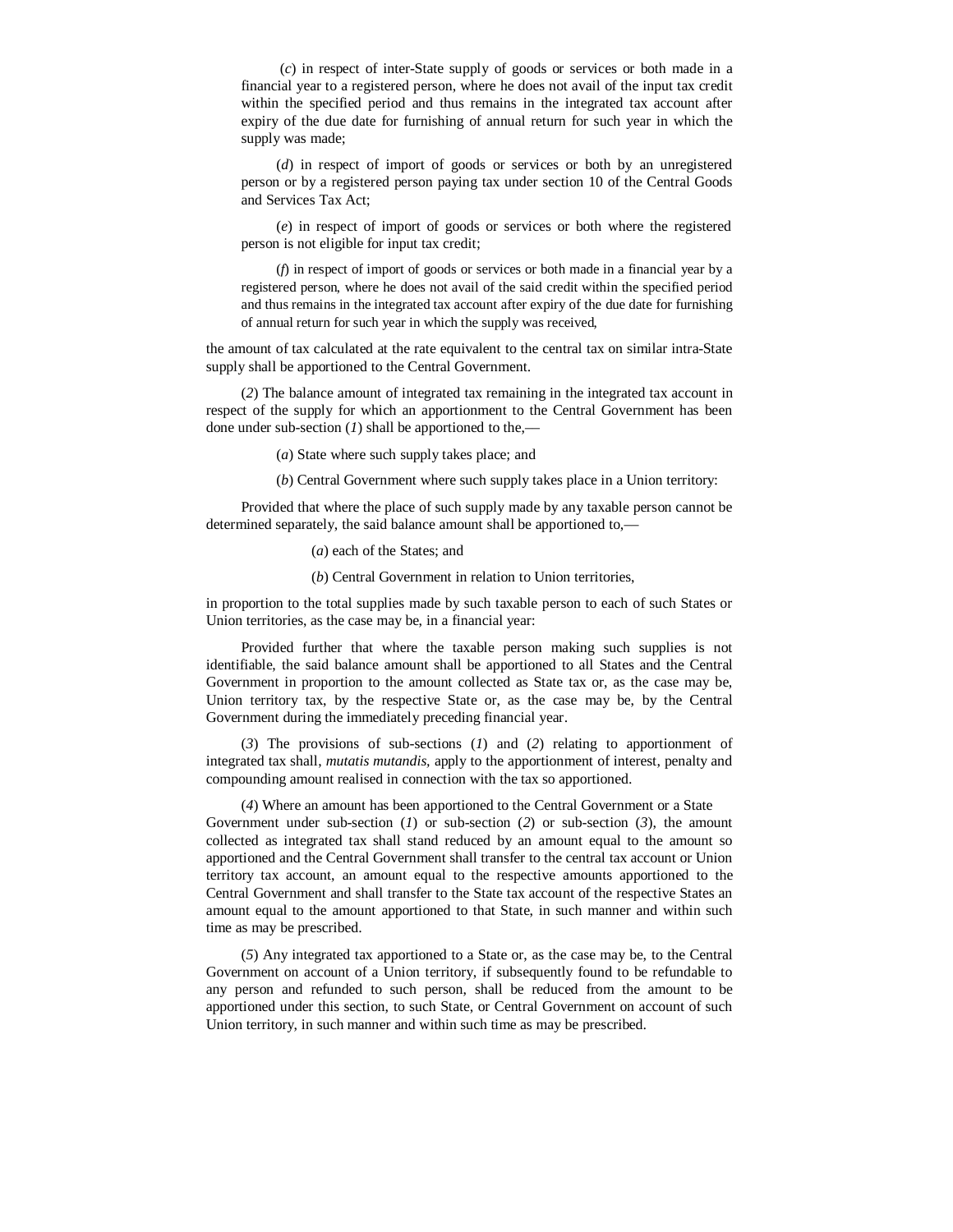**18.** On utilisation of credit of integrated tax availed under this Act for payment of,—

Transfer of input tax credit.

(*a*) central tax in accordance with the provisions of sub-section (*5*) of section 49 of the Central Goods and Services Tax Act, the amount collected as integrated tax shall stand reduced by an amount equal to the credit so utilised and the Central Government shall transfer an amount equal to the amount so reduced from the integrated tax account to the central tax account in such manner and within such time as may be prescribed;

(*b*) Union territory tax in accordance with the provisions of section 9 of the Union Territory Goods and Services Tax Act, the amount collected as integrated tax shall stand reduced by an amount equal to the credit so utilised and the Central Government shall transfer an amount equal to the amount so reduced from the integrated tax account to the Union territory tax account in such manner and within such time as may be prescribed;

(*c*) State tax in accordance with the provisions of the respective State Goods and Services Tax Act, the amount collected as integrated tax shall stand reduced by an amount equal to the credit so utilised and shall be apportioned to the appropriate State Government and the Central Government shall transfer the amount so apportioned to the account of the appropriate State Government in such manner and within such time as may be prescribed.

*Explanation*.––For the purposes of this Chapter, "appropriate State" in relation to a taxable person, means the State or Union territory where he is registered or is liable to be registered under the provisions of the Central Goods and Services Tax Act.

**19.** (*1*) A registered person who has paid integrated tax on a supply considered by him to be an inter-State supply, but which is subsequently held to be an intra-State supply, shall be granted refund of the amount of integrated tax so paid in such manner and subject to such conditions as may be prescribed.

(*2*) A registered person who has paid central tax and State tax or Union territory tax, as the case may be, on a transaction considered by him to be an intra-State supply, but which is subsequently held to be an inter-State supply, shall not be required to pay any interest on the amount of integrated tax payable.

#### CHAPTER IX

#### **MISCELLANEOUS**

**20.** Subject to the provisions of this Act and the rules made thereunder, the provisions of Central Goods and Services Tax Act relating to,––

(*i*) scope of supply;

- (*ii*) composite supply and mixed supply;
- (*iii*) time and value of supply;
- (*iv*) input tax credit;
- (*v*) registration;

(*vi*) tax invoice, credit and debit notes;

- (*vii*) accounts and records;
- (*viii*) returns, other than late fee;
- (*ix*) payment of tax;

(*x*) tax deduction at source;

Application of provisions of Central Goods and Services Tax Act.

wrongfully collected and paid to Central Government or State Government.

Tax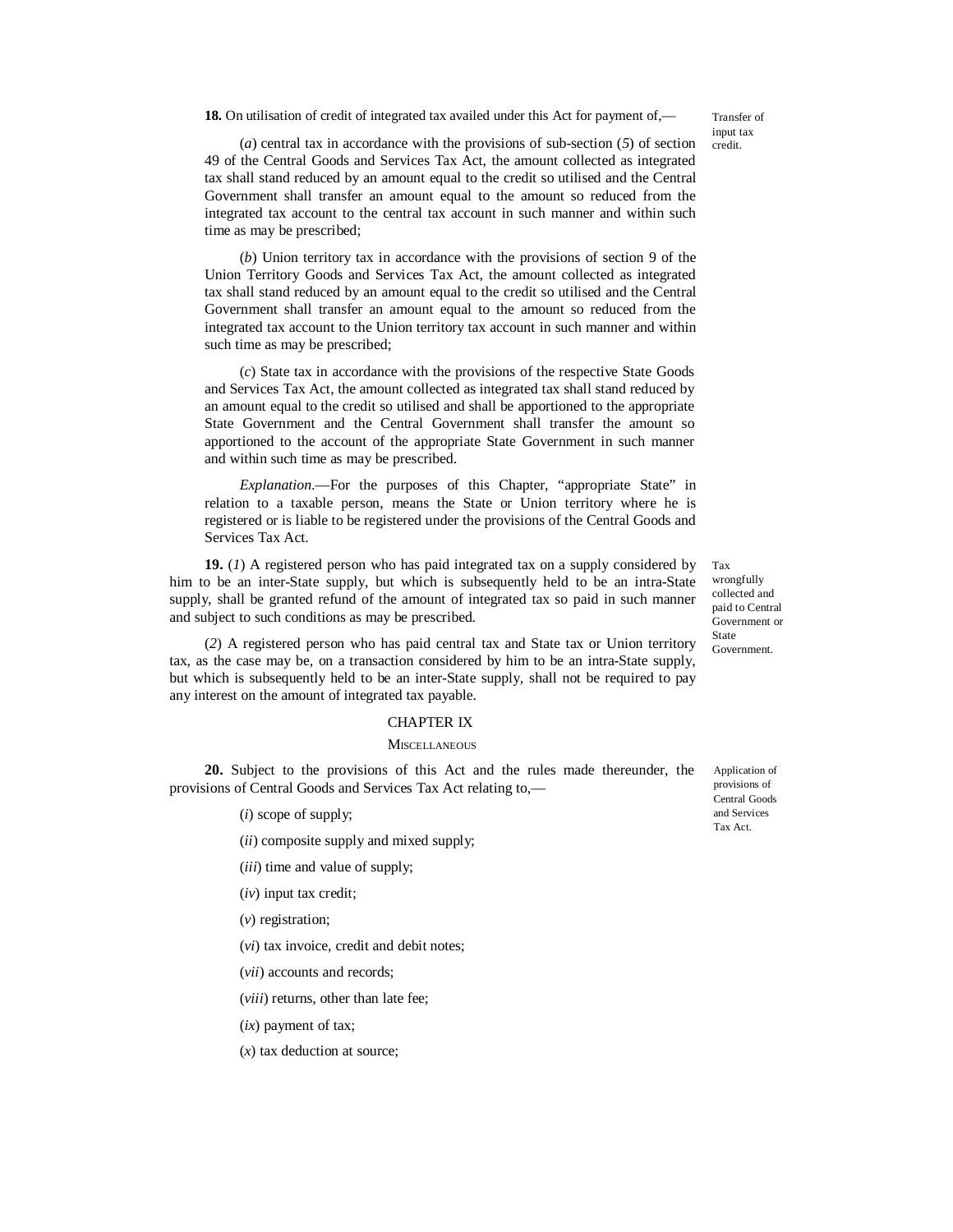(*xi*) collection of tax at source;

(*xii*) assessment;

(*xiii*) refunds;

(*xiv*) audit;

(*xv*) inspection, search, seizure and arrest;

(*xvi*) demands and recovery;

(*xvii*) liability to pay in certain

cases; (*xviii*) advance ruling;

(*xix*) appeals and revision;

(*xx*) presumption as to documents;

(*xxi*) offences and penalties;

(*xxii*) job work;

(*xxiii*) electronic commerce;

(*xxiv*) transitional provisions; and

(*xxv*) miscellaneous provisions including the provisions relating to the imposition of interest and penalty,

shall, *mutatis mutandis,* apply, so far as may be, in relation to integrated tax as they apply in relation to central tax as if they are enacted under this Act:

Provided that in the case of tax deducted at source, the deductor shall deduct tax at the rate of two per cent. from the payment made or credited to the supplier:

Provided further that in the case of tax collected at source, the operator shall collect tax at such rate not exceeding two per cent, as may be notified on the recommendations of the Council, of the net value of taxable supplies:

Provided also that for the purposes of this Act, the value of a supply shall include any taxes, duties, cesses, fees and charges levied under any law for the time being in force other than this Act, and the Goods and Services Tax (Compensation to States) Act, if charged separately by the supplier:

Import of services made on or after the appointed day.

Provided also that in cases where the penalty is leviable under the Central Goods and Services Tax Act and the State Goods and Services Tax Act or the Union Territory Goods and Services Tax Act, the penalty leviable under this Act shall be the sum total of the said penalties.

**21.** Import of services made on or after the appointed day shall be liable to tax under the provisions of this Act regardless of whether the transactions for such import of services had been initiated before the appointed day:

Provided that if the tax on such import of services had been paid in full under the existing law, no tax shall be payable on such import under this Act:

Provided further that if the tax on such import of services had been paid in part under the existing law, the balance amount of tax shall be payable on such import under this Act.

Power to make rules.

*Explanation*.––For the purposes of this section, a transaction shall be deemed to have been initiated before the appointed day if either the invoice relating to such supply or payment, either in full or in part, has been received or made before the appointed day.

**22.** (*1*) The Government may, on the recommendations of the Council, by notification, make rules for carrying out the provisions of this Act.

(*2*) Without prejudice to the generality of the provisions of sub-section (*1*), the Government may make rules for all or any of the matters which by this Act are required to be, or may be, prescribed or in respect of which provisions are to be or may be made by rules.